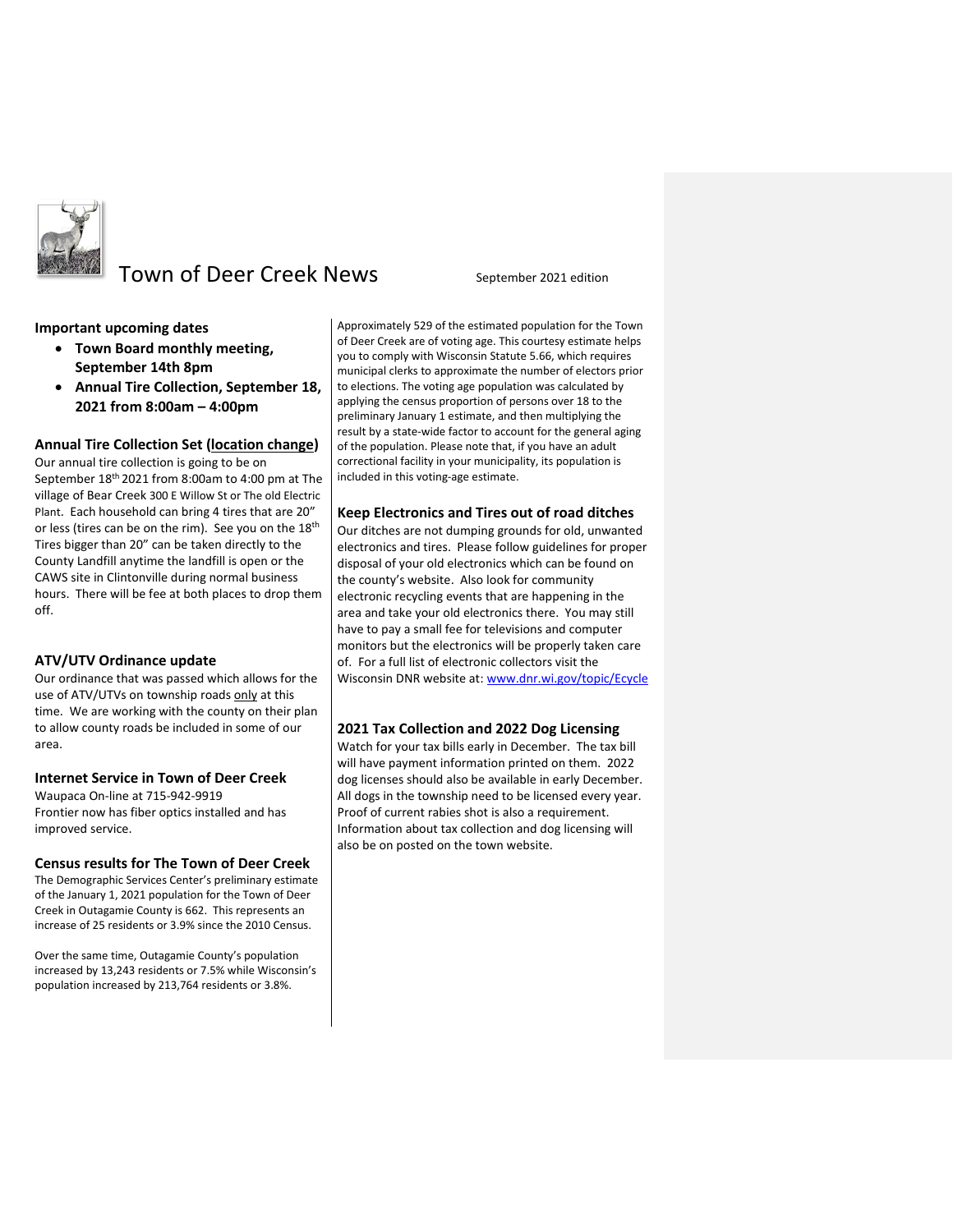# **Town Hall Rental**

Residents of the Town of Deer Creek can rent the town hall for gatherings. There are many dates available to rent the town hall. When the hall is rented, the date will be marked reserved on the calendar on the town website. Rental fee is \$75.00. Contact Marcia Pethke at 920-450-3479 to book your party.

# **Proposed Road Work for 2021 updates**

The Outagamie County Highway Department has plans to repair County D from Schweitzer Rd to STH 76. This project is completed. County D from STH 76 to CTH XX Project: Design engineering is being approved in September 2021. Construction anticipated as early as 2022.

The Town of Deer Creek has completed Oak Road from Cherry Rd to Hwy 76, about a ½ mile. Completed maintenance items on Flanagan Ave.

#### **Community Housing Grants**

If you are interested or would like more information this program is now being managed out the regional office in Green Bay. Contact Todd Mead, Northeastern Housing Region's Program Administrator at 920-448-6480 or email him at [todd.mead@browncountywi.gov](mailto:todd.mead@browncountywi.gov)

#### **Subscribe to updates: www.townofdeercreek.com**

Subscribe to get emails when content is updated or added on our website so you will always have the latest township news right away! Click on the word Subscribe located on the top of the home page.

# **When is a building permit needed in the Town of Deer Creek?**

Whenever you are thinking of building a home, remodeling your home, including adding an addition to your home, building a shed or any other type of structure attached or detached from your home, contact the town building inspector to see if a building permit will be required. Do not start your project without contacting the building inspector first.

Mike Miller is our building inspector. He would be happy to review any plans or discuss your project to determine if a permit will be needed. Mike can be reached at 920- 428-3331 or by email at [Spike54170@gmail.com.](mailto:Spike54170@gmail.com)

# **Important numbers:**

**Town Chairman** – Steve Young – 920-538-5131 **Supervisor** – Matt Wagenson – 715-701-0751 **Supervisor** – Chad Mares – 715-570-9959 **Treasurer** – Marcia Pethke – 920-450-3479 [towndeercreektreasurer@gmail.com](mailto:towndeercreektreasurer@gmail.com) **Clerk** – Craig Sorenson – 715-250-1094 [towndeercreek@gmail.com](mailto:towndeercreek@gmail.com) **Constable/Animal Control** – Mark Radtke -920-903-4586 **Building Inspector** – Mike Miller – 920-428-3331 [Spike54170@gmail.com](mailto:Spike54170@gmail.com) **Assessor** – Preuss Appraisal Service – 920-244-7635 townassessor@wolfnet.net **Graichen Sanitation**- 920-982-4116 **Orion Waste Solutions (curbside recycling)** – 920-759- 0501 **Community Housing Grant info** -920-448-6480 **Town Website** – [www.townofdeercreek.com](http://www.townofdeercreek.com/)

**County Website** – [www.outagamie.org](http://www.outagamie.org/)

**Commented [CS1]:**